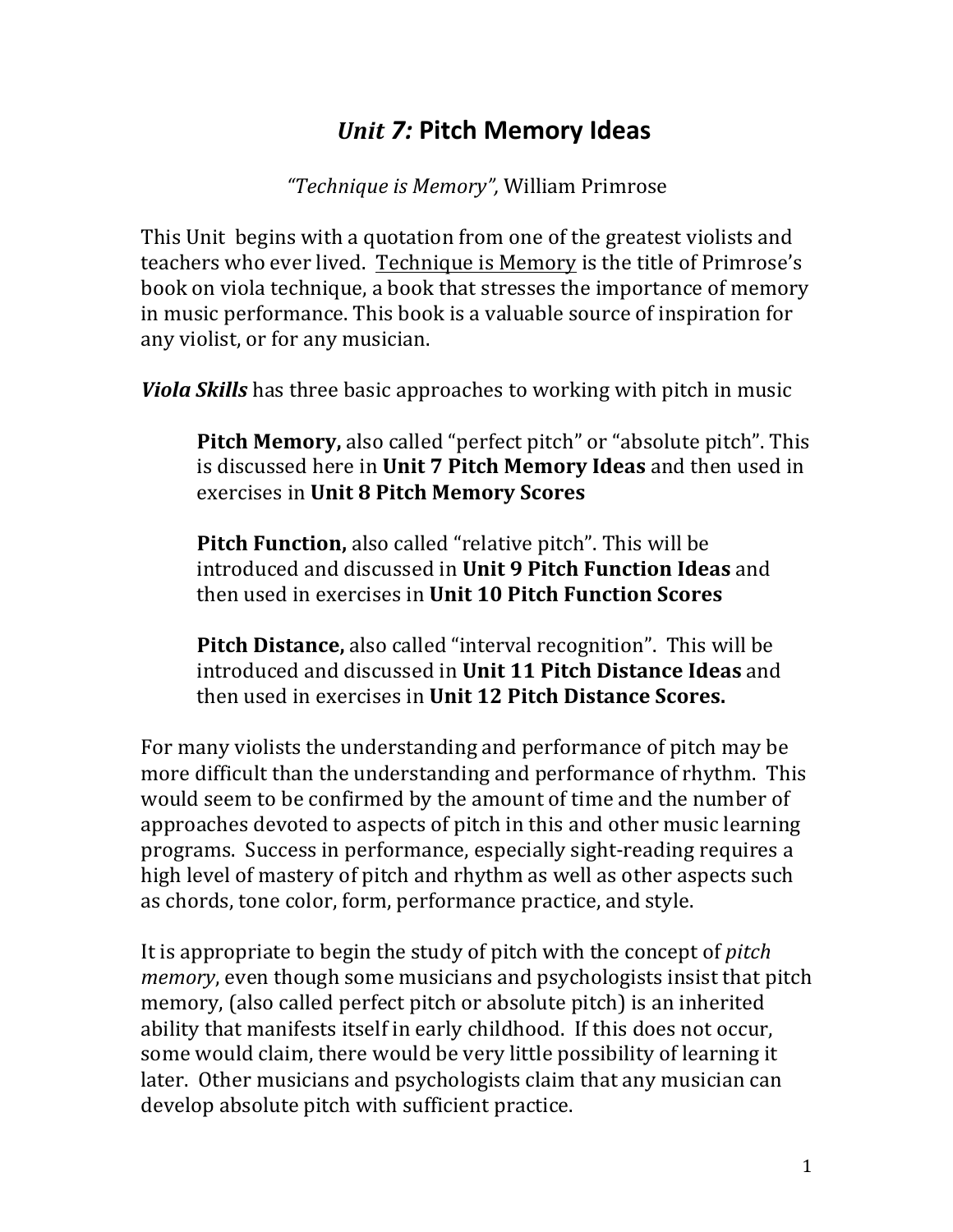There is a position between these two extremes that says that virtually every musician can develop "short-term pitch memory." A rather simple example of short term pitch memory would if you hear two pitches, for example pitch A (the highest open string on the viola) and pitch D (the open string below it) and then the pitch A is played again, you can use short term pitch memory to identify that sound as pitch A. Short-term pitch memory can be gradually expanded and refined with practice to include more notes, and in some instances it may indeed become longterm pitch memory.

Robert Schumann recommended that whenever musicians hear a pitch – whether it is from a musical source or from another source like a doorbell or an animal sound – they should try to identify the pitch.

Another approach to developing pitch memory is to associate a particular pitch with its prominent use in a specific composition. For example, the pitch A could be associated with the opening of Beethoven's 7<sup>th</sup> Symphony, or, even more effectively, it could be associated with the A sounded by the oboe when the members of an orchestra tune their instruments.

An effective way to begin the development of pitch memory is to associate pitches with the open strings of the viola  $(C, G, D, A)$ . For example, middle C played with the third finger on the G string may be related to the open C string. It is also possible to develop "short term" pitch memory by remembering pitches that have just been heard. For example, if the violist plays the pitch  $D$ ,  $E$ ,  $F$ , and  $G$  and then tries to remember the pitch D, this should be relatively easy.

For the study of pitch there are several important terms. *Staff* refers to the five horizontal lines (or staff lines) on which notes are written.

*Clef* refers to a special sign used to indicate the staff line on which a certain pitch appears. This information is a *key* to understanding the music at the point. Indeed, the word clef means *key* in French. The **viola** *clef* or **alto clef** has two arches (or signs that look like backward letter  $C's$ ) that mark the middle line of the five-line staff. The middle line of the viola clef is the pitch C. More specifically it is the pitch that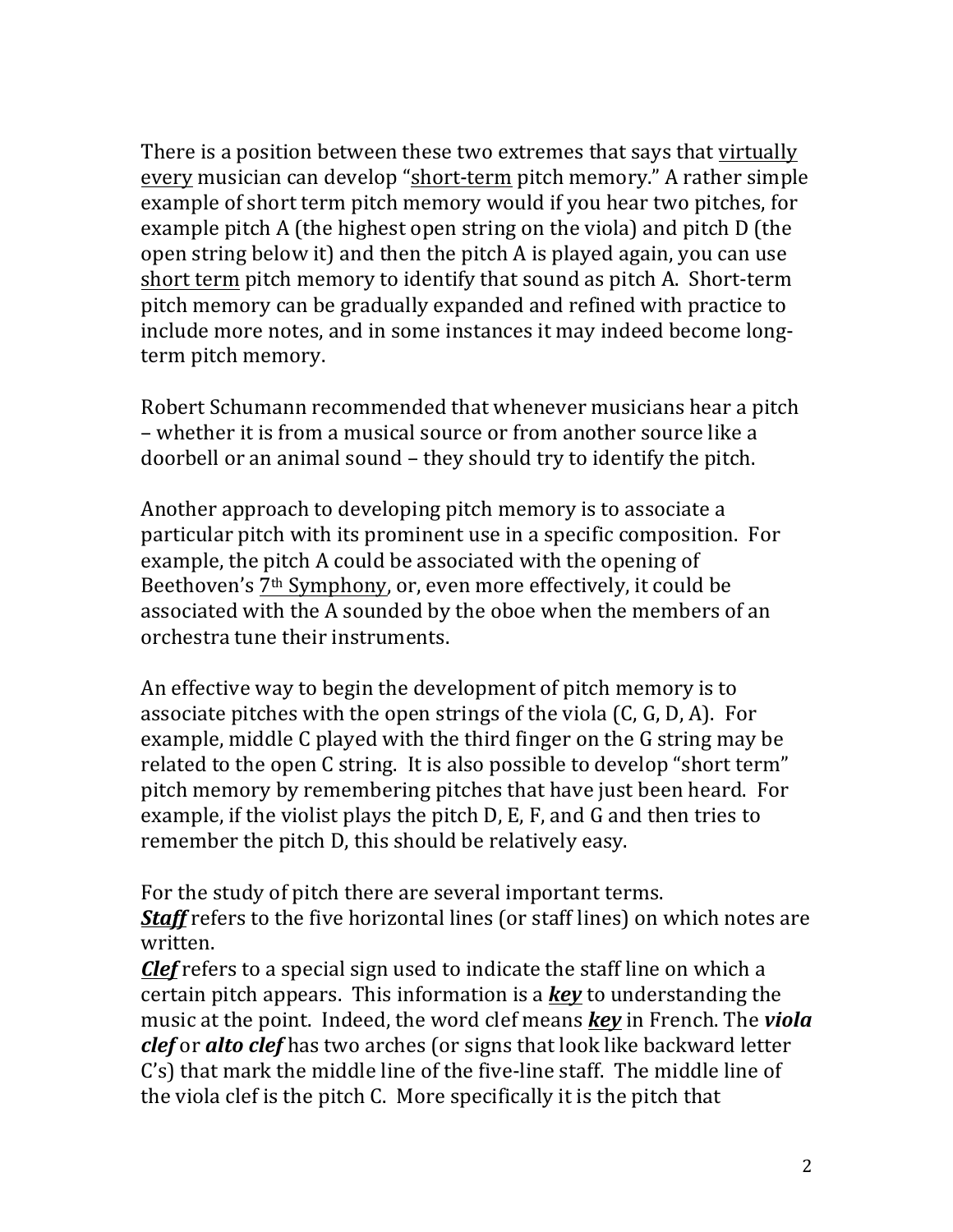musicians call "middle C." This leads some people (especially violists) to claim that the viola is at the **center of the musical universe.** 

# *Lesson 1:* **Pitch Names and Other Terms.**

This lesson gives an extensive amount of information on pitch that may be treated as teaching material for some items or used as reference materials for other items, according to the student's knowledge and ability and the teacher's wishes.

Ex. 1 Open Strings shows the pitch names of the **open strings** of the viola -- A4, D4, G3, and C3. The letter indicates the name of the note; the number indicates the octave of the note. The term "**octave**" is used to describe the musical distance spanned by eight notes from one pitch to another pitch with the same letter name.

Ex. 2 Natural Notes Octave 3, and Ex. 3 Natural Notes Octave 4 introduce the most frequently used notes in most viola music. One way to understand "natural" notes is to point out that they are the white notes on a keyboard instrument like the piano or organ. Like the piano and other instruments, the viola uses the letters  $A B C D E F G$  to name the natural notes or pitches.

The lowest note on the viola is labeled as C3 at the beginning of Ex. 3 (bar 5). This note is produced on the lowest open string of the viola, the C string. The "3" in the designation "C3" indicates that there are three even lower Cs (C0, C1, and C2). These notes, however, are not normally played on the viola. The notes immediately following C3 are named D3, E3, F3, G3, A3, and B3. The note after B3 is C4, which is also called "middle" C not just by violists, but by all musicians. Notice that middle C is on the middle line of the viola clef or alto clef. The notes following middle  $C$  are named D4, E4, etc. The notes following  $C_5$  are named D5, E5 etc. and the highest note introduced in this lesson is C6. It is indicated in red here because it is considered to be out of the normal range. The viola is capable of producing even higher notes than C6, but in this Unit, we will not cover these notes.

In addition to letter names, the pitch of natural notes (i.e. notes without accidentals) may also be indicated by the syllables **Do Re Mi Fa So La**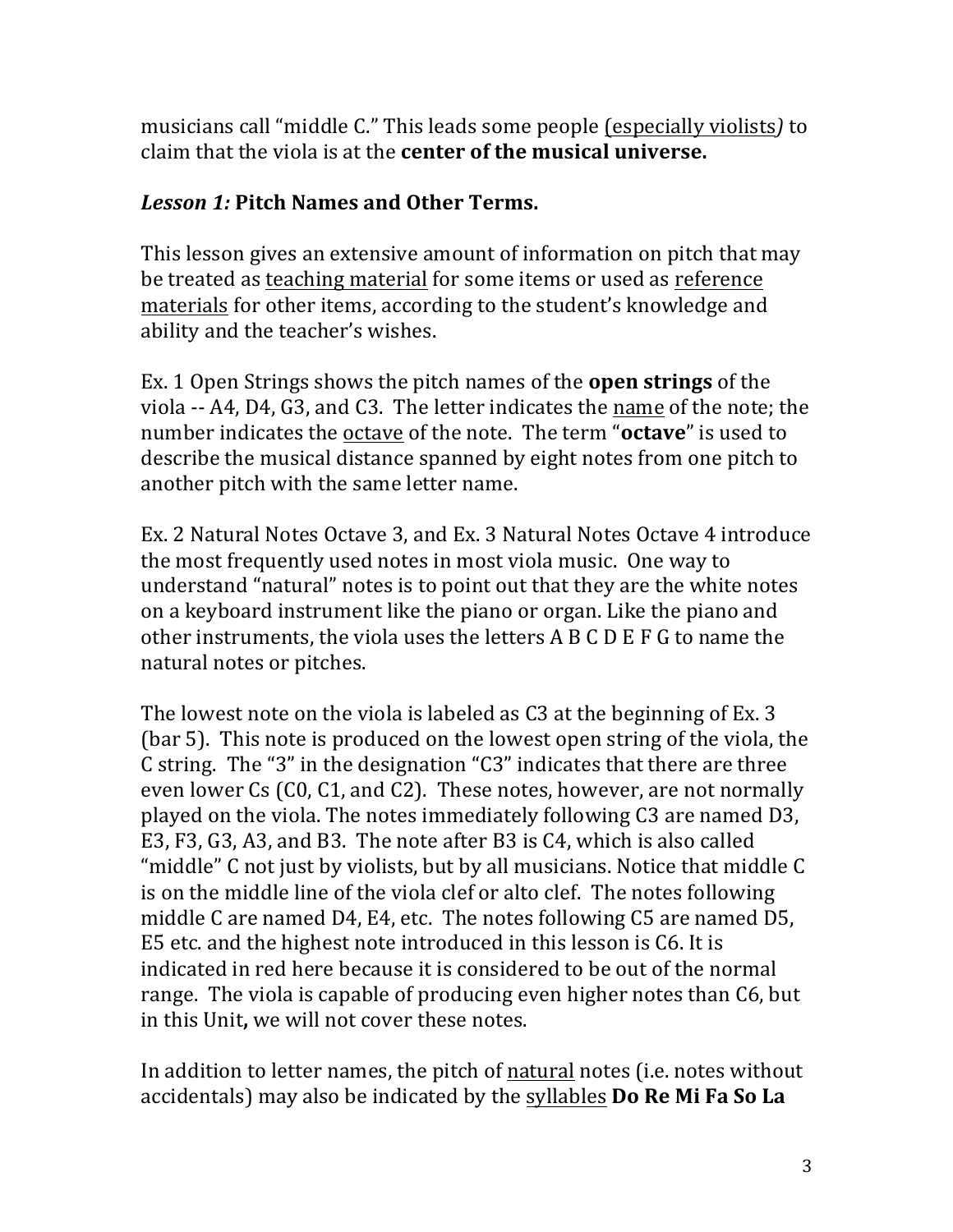and **Ti**. These so-called "Solfeggio" or "Solfege" syllables were derived from the opening syllables of the lines of an  $8<sup>th</sup>$  century hymn to St. John, and they are widely used in musical training. There are two approaches to using these syllables. In this Unit we will use the so-called "fixed-Do" approach in which the syllables always refer to the same specific lettername pitches. The "movable do" approach will be introduced in Unit 5, Pitch Function.

The fixed-do Solfeggio names are shown in Table 2

| Table 2   |   |                           |          |                        |    |                  |    |             |
|-----------|---|---------------------------|----------|------------------------|----|------------------|----|-------------|
| Letters   | ີ |                           | −<br>. . | −                      | ີ  | **               |    | $\sim$<br>◡ |
| Solfeggio |   | $R_{\Omega}$<br>$\bf{AC}$ | Mi       | ᠇<br>ня<br>$\mathbf u$ | υv | $\sqrt{2}$<br>Γđ | m, |             |

**Table** 

In this Unit we will use the fixed-Do Solfeggio system to help develop pitch memory for listening and performing. Other systems besides pitch memory will be used in other Units.

"Midi" numbers may also used to designate pitches. Midi stands for **Musical Instrument Digital Interface and it is used for the production** and performance of electronically generated music. Midi numbers show the musical distance between two consecutive pitches. If the distance between two Midi numbers is 1, this means there is a half step between the two pitches. If the distance between two midi numbers is 2, there is a whole step between the two pitches

On the viola the distance between  $E$  and  $F$  or between  $B$  and  $C$  is a half step. This means that the two fingers playing each pair of notes (EF or BC) are close together. The distance between the pitches C and D, D and E, F and G, or A and B is a whole step, which is twice the width of a half step. 

One of the most important characteristics in the performance of pitch is to know what position should be used. Position Names are defined as the location of the left hand fingers on the instrument. In Table 3 Position Names are shown in the first column.

Position Names are used frequently, but there may be slight differences among violists and teachers as to how the Position Names should be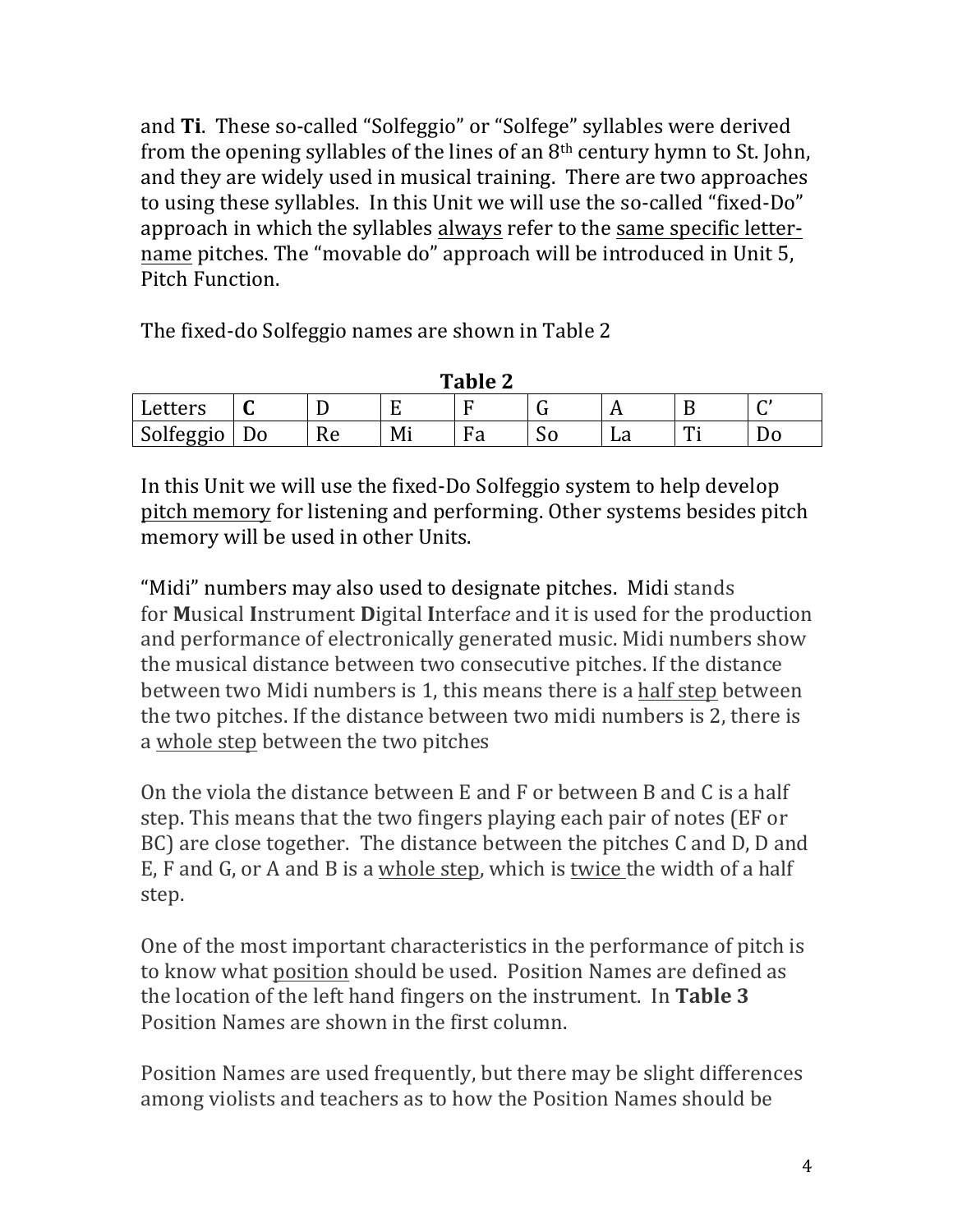determined. This has led to the development of another set of names that some music theorists call Location Names to distinguish them from Position Names. Location Names are not used as frequently as Position Names, but there may be greater clarity in the way the names are used. Teachers and students may wish to study and use both naming systems. However in *Viola Skills* we will use only Position Names. Teachers and students may also wish to experiment with **Location Names**, but they will not be used in lessons.

| <b>Position</b>  | Location         | C             | G             | D                | A             |
|------------------|------------------|---------------|---------------|------------------|---------------|
| <b>Names</b>     | <b>Names</b>     | <b>String</b> | <b>String</b> | <b>String</b>    | <b>String</b> |
| Pos1             | Loc <sub>0</sub> | C             | G             | D                | A             |
| Pos1             | Loc1             | C#            | G#            | D#               | A#            |
| Pos1             | Loc1             | Db            | Ab            | Eb               | <b>Bb</b>     |
| Pos1             | Loc <sub>2</sub> | D             | A             | E                | B             |
| Pos1             | Loc3             | D#            | A#            | F                | C#            |
| Pos <sub>2</sub> | Loc3             | Eb            | <b>Bb</b>     | F                | $\mathsf C$   |
| Pos2             | Loc4             | E             | B             | F#               | C#            |
| Pos <sub>3</sub> | Loc5             | F             | $\mathsf C$   | G                | D             |
| Pos4             | Loc <sub>6</sub> | F#            | C#            | G#               | D#            |
| Pos4             | Loc <sub>6</sub> | Gb            | Db            | Ab               | Eb            |
| Pos <sub>5</sub> | Loc7             | G             | D             | A                | E             |
| Pos <sub>5</sub> | Loc <sub>8</sub> | G#            | D#            | A#               | E#            |
| Pos <sub>5</sub> | Loc <sub>8</sub> | Ab            | Eb            | <b>Bb</b>        | F             |
| Pos <sub>6</sub> | Loc9             | A             | E             | $\boldsymbol{B}$ | F#            |
| Pos <sub>6</sub> | Loc10            | A#            | F             | $\mathcal{C}$    | G             |
| Pos <sub>7</sub> | Loc10            | <b>Bb</b>     | F             | C                | G             |
| Pos <sub>7</sub> | Loc11            | B             | F#            | C#               | G#            |

*Table 3***: Position Names and Location Names**

#### *Lesson 2:* **C Major Scale in Position 3**

Lesson 2 begins the study of pitch with a C major scale in Pos3 on the G and D strings, rather than beginning in Pos0 on the C and G strings as some methods do. There are several advantages to beginning in Pos3.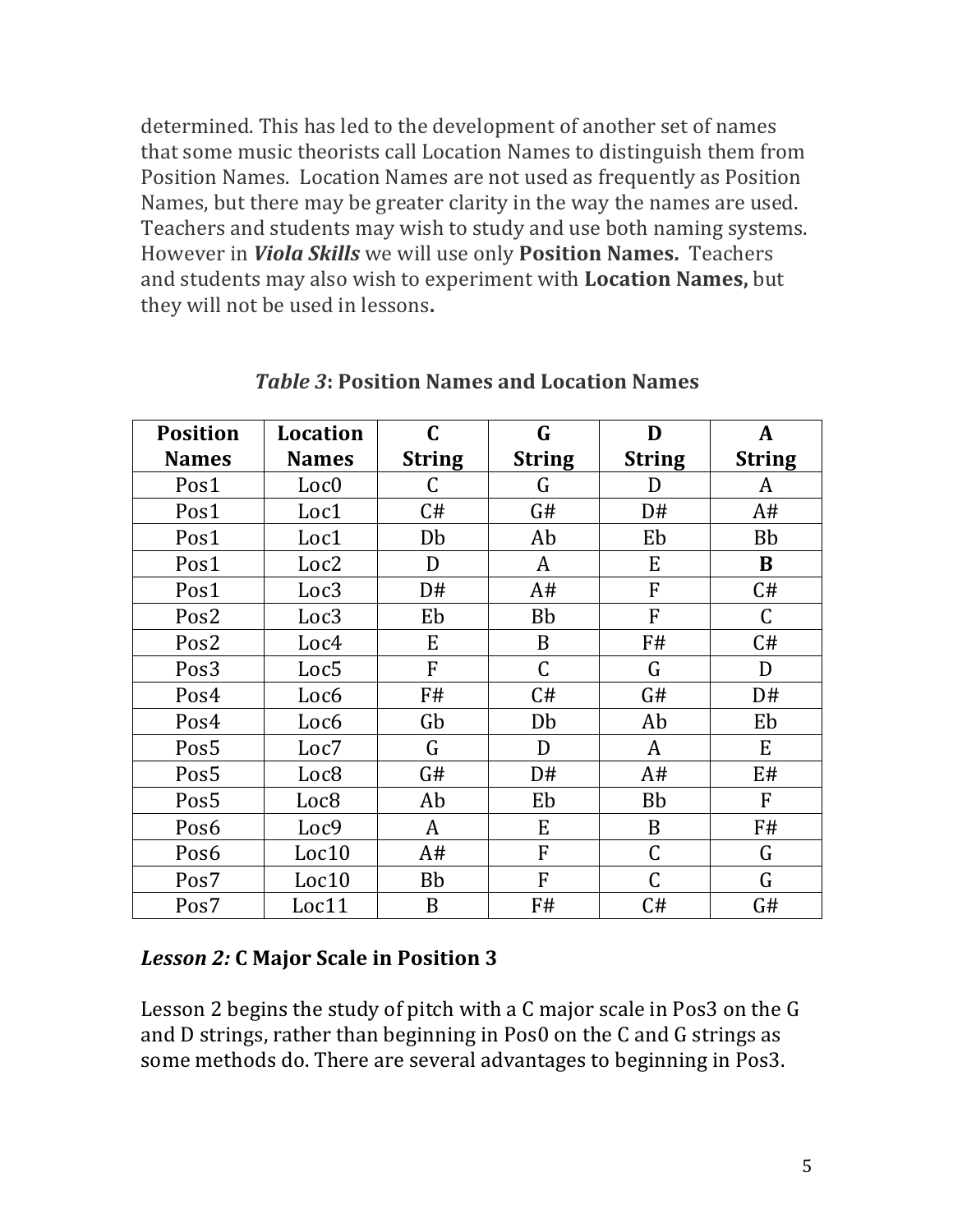1. The exercises begin in C major rather than in D major; they do not involve accidentals in the beginning lesson.

2. The player can locate the pitch C with the first finger by comparing it to the open C string. The player can then locate pitch D with the second finger, by comparing it with the open D string. The pitch E may found as being a whole step (or major second) above the pitch D. For additional help the notes  $C$  D E C may be played and compared with the opening notes of "Frére" Jacques"("Brother John"). The pitch F can found as a half step above E. The fourth finger is placed next to the third finger. If a student has difficulty with finger placement the teacher could demonstrate this and then assist the student in finding proper placement

3. The left hand does not have to reach out as far away from the body to reach third position) as it would to reach first position. This can be especially important for young violists with relatively short arms.

4. The distance between the fingertips in Third Position on the viola is similar to the distance that would be found on the violin in a passage beginning on an open string in First Position. This could be especially helpful for players who are switching from violin to viola.

In Ex. 2 the violist plays 6 patterns based on the pitches  $C$  D E and F. To find these pitches, there are several approaches violists could use depending on their level of performance and musicianship. Advanced violists could simply play through the six patterns in a moderate tempo and then move on to the next exercise. For students who are not at this level of performance and musicianship, they may need a step-by-step approach that could include such things as:

1. Listen to each bar alone with computer generated sound or have the teacher play it. Then play this bar.

2. Sing the notes of a pattern on syllables Do Re Mi Fa and then play it.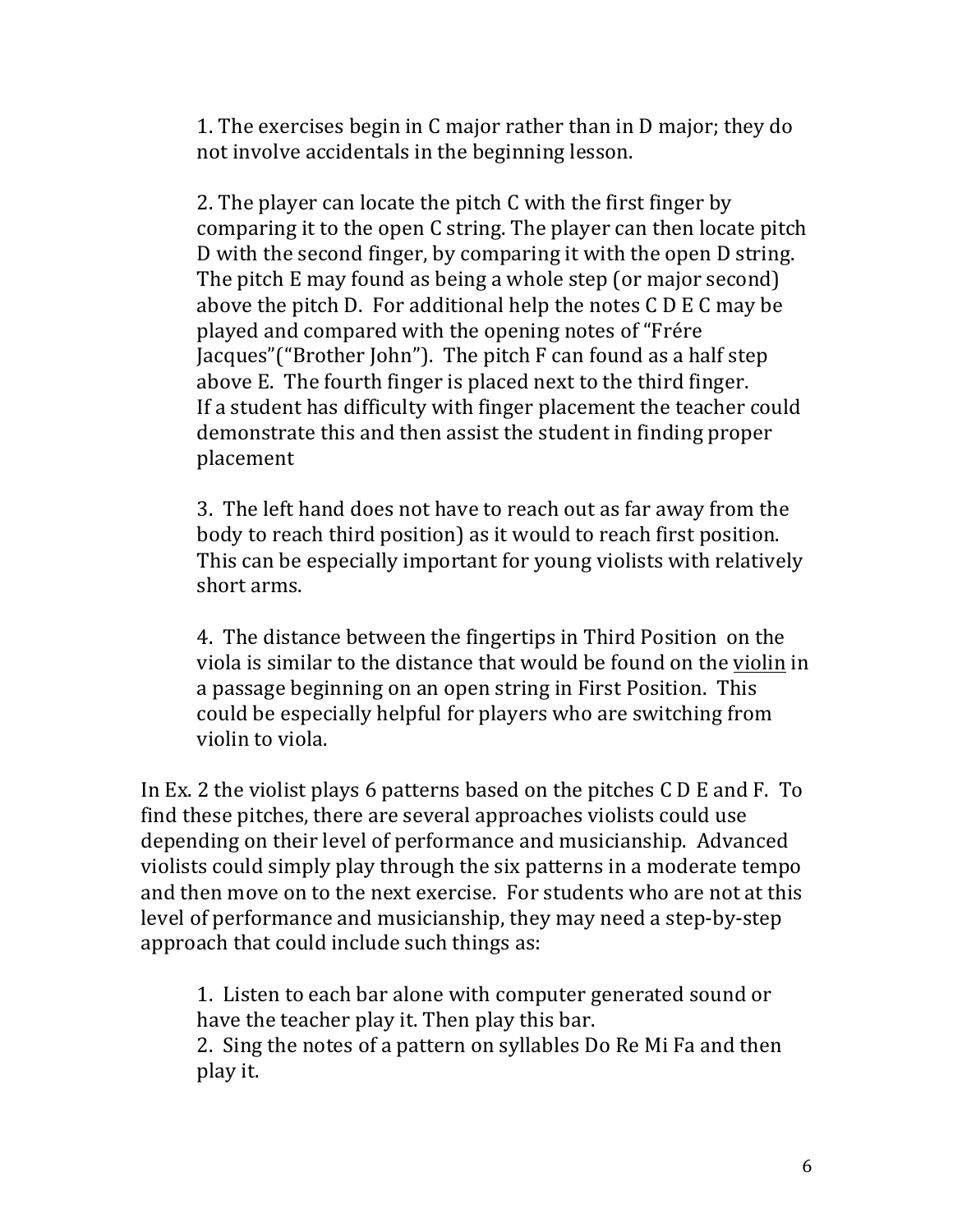3. Listen to the teacher or advanced student partner play each pattern and then play it.

After playing several times through the 6 examples in Ex. 2 the student should be ready for a short Quiz. This involves the steps shown below.

1. One of the measure patterns that have just been studied and performed is chosen by the teacher or a student partner and sounded.

2. The student plays or sings the note names, or writes the notes of the pattern.

3a. The teacher or student partner judges the accuracy of the student response. If the student makes too many errors the exercise is repeated

Ex. 3. Finding Fingers on the D string involves "steps" or "seconds" in Position 5.

Ex. 4 is similar to Ex. 2 but now pitches are on the D string.

Ex. 5 involves playing 4 pitches on the G string and then 4 pitches on the D string. This collection of 8 pitches is called the ascending C major scale. The last two bars are the same C major scale but now with the pitches in descending order.

Ex. 6 presents pitches in thirds; Ex. 7 presents pitches in fourths, and Ex. 8 presents pitches in fifths. Thirds, fourths and fifths are called interval name and these will be studied in detail in Unit 4: Pitch Distance.

The general exercise plan discussed above will apply to every lesson in this Unit. When all of these lessons have been mastered, the student should have a solid foundation in the music theory aspects involved, a solid foundation in pitch memory (especially short-term pitch memory), and a solid foundation in pitch performance.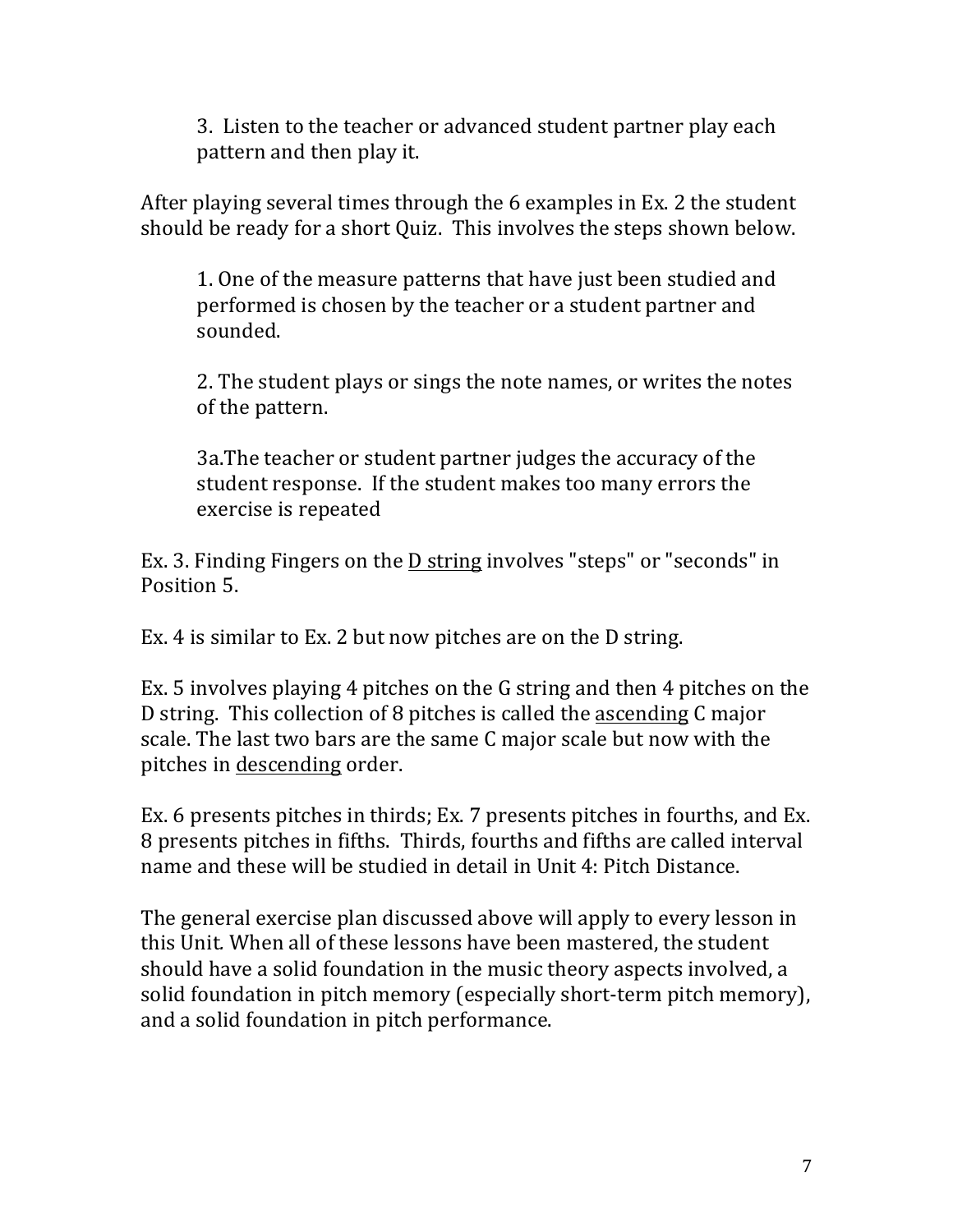# *Lesson 3:* **Natural Notes in Position 3**

This Lesson uses the same techniques as Lesson 2, but now in Position 1

### *Lesson 4:* **The F Pentatonic Scale in Position 3**

Ex. 1 in Lesson 4 is the beginning of one of the most famous viola solos in the string quartet literature  $-$  the opening of the Dvořák String Quartet in F Major, the so-called "American Quartet". This quartet is written in  $F$  Major and has a key signature indicating that the note  $B$  is changed to Bb throughout the movement. However, the note Bb never appears in this excerpt, nor does the note  $E$ ; in other words this excerpt is actually written using a five-note scale  $F$  G A C D, rather than a sevennote scale F G A Bb C D E. This five-note scale is called a *pentatonic* scale and it is used in many folk melodies. Dvořák used it in the beginning of the American Quartet to represent American Indian music he heard when he visited the United States.

The F pentatonic scale uses the solfeggio syllables shown in **Table 2D.** As in other scales the first note of the scale is repeated an octave higher as the last note of the scale.

| L'adie <i>LD</i> |           |    |     |     |       |     |  |  |  |
|------------------|-----------|----|-----|-----|-------|-----|--|--|--|
| <b>Notes</b>     |           |    | . . | . J |       |     |  |  |  |
| <b>Syllables</b> | нη<br>1 u | ບບ | La  | ◡   | 1 V V | 1 u |  |  |  |

 $T<sub>1</sub>$ ,  $T<sub>2</sub>$ ,  $T<sub>2</sub>$ 

# Lesson 5: F# Pentatonic Scale Patterns and Chromatic Scale

#### **Patterns** in Fourth Position

This lesson is based on the F# pentatonic scale in position 6 and follows the same presentation and drill procedures as Lessons 3 and 4. The **F#** pentatonic scale uses the solfége syllables shown in **Table 2E**. As in other scales the first note of the scale is repeated an octave higher as the last note of the scale

| I ADIE <i>l</i> e |    |             |    |    |    |    |  |  |  |
|-------------------|----|-------------|----|----|----|----|--|--|--|
| <b>Notes</b>      | F# | G#          | A# | ◡  |    | F# |  |  |  |
| <b>Syllables</b>  | ĸе | ' 7:<br>. . | Be | Na | ՄՕ | ĸe |  |  |  |

**Table** 2E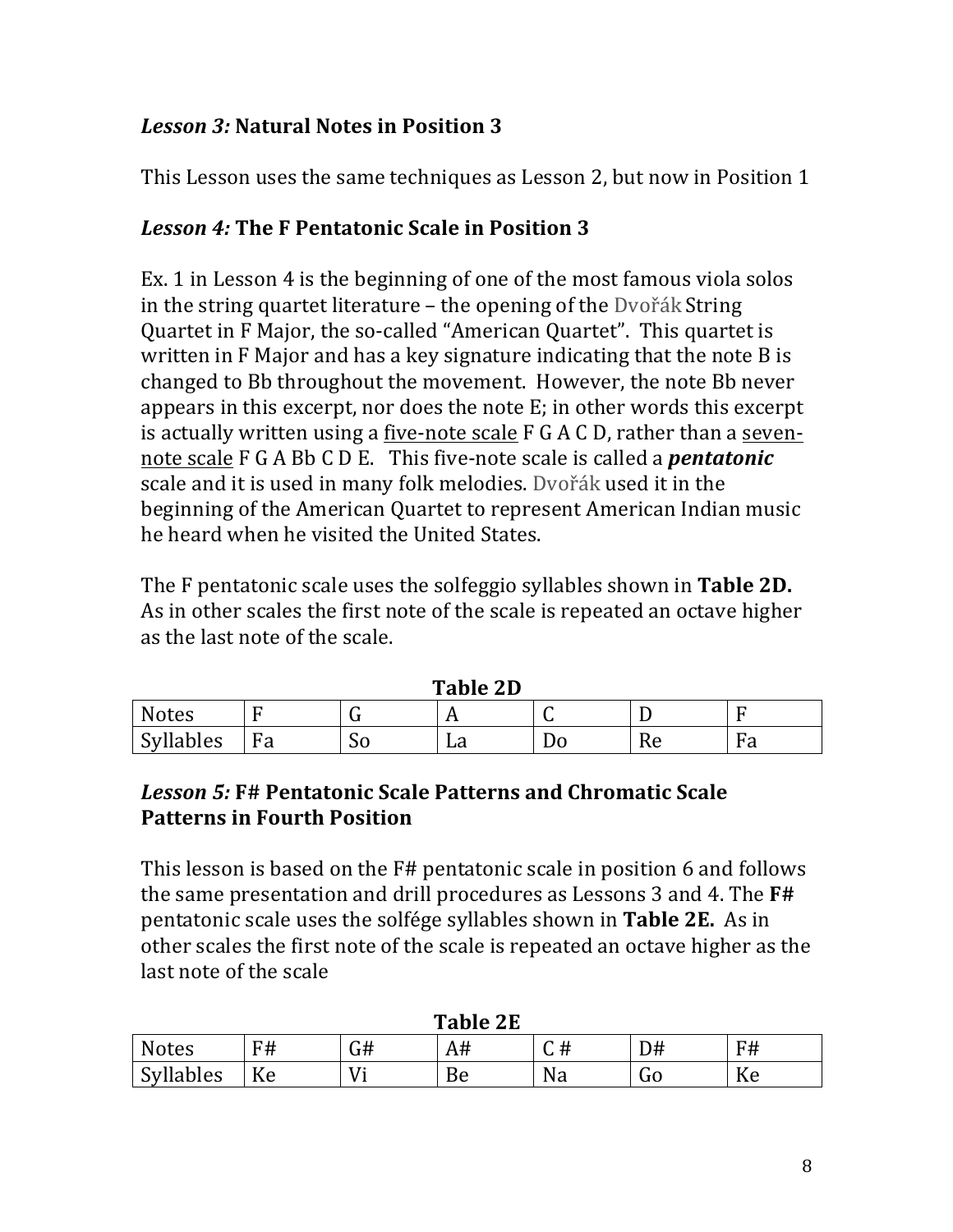**Table 2F** shows the syllables of the pentatonic scale added to the syllables of the C major scale. This produces what is called the chromatic scale. 

|                   |        |    |    |    | ------- |          |    |    |     |    |    |    |   |
|-------------------|--------|----|----|----|---------|----------|----|----|-----|----|----|----|---|
| Notes             | ⌒<br>֊ | r# |    | D# | Ε       | ਸ਼ਾ<br>- | F# | G  | G#  | A  | A# | в  | ֊ |
| Syllable<br>Names | Do     | Na | Re | Go | Мi      | Fa       | Ke | So | t7i | La | Be | mi |   |

**Table 2F**

These pentatonic scale syllable names were chosen for two reasons.

1. They use consonant first letters (N  $G$  K V B) that are easy to sing and that do not duplicate the consonants in solfege –  $D \, R \, M \, F \, S \, L \, T$ .

2. They make it possible to create twelve syllables by using 3 pitch names on each of the vowels A, E, I, and O.

The vowel sound "Ah" (as in "ma "and "pa) is used in Na Fa La. The vowel sound "Ay" (as in "say" and "day") is used in in Re Ke Be. The vowel sound "Ee" (as in "tree" and "see") is used in Mi VI Ti. The vowel sound "Oh" (as in "go" and "snow") is used in Do, Go, So.

The first syllables – Do Na Re Go – were used to give a name to the complete set of syllables – **Donarego** . This name will be used throughout this Unit. The association of the names of the syllables with the sound of the pitches can help students develop their sense of pitch memory. The basic concept for the **Donarego** System was developed by Lee Humphreys and the author.

# *Lesson 6:* **F# Pentatonic Scale Patterns in First Position**

This lesson uses the same five sharp notes as Lesson 5, but now the lesson is in First Position and it starts on C# (Na).

# *Lesson 7:* **Gb Pentatonic Scale Patterns in First Position**

This lesson is based on the Gb pentatonic scale in Position One and follows the same presentation and drill procedures as Lesson 5. The Gb Pentatonic scale and the F# Pentatonic scale are *enharmonic* scales. That means they have the same sounds, but they have different letter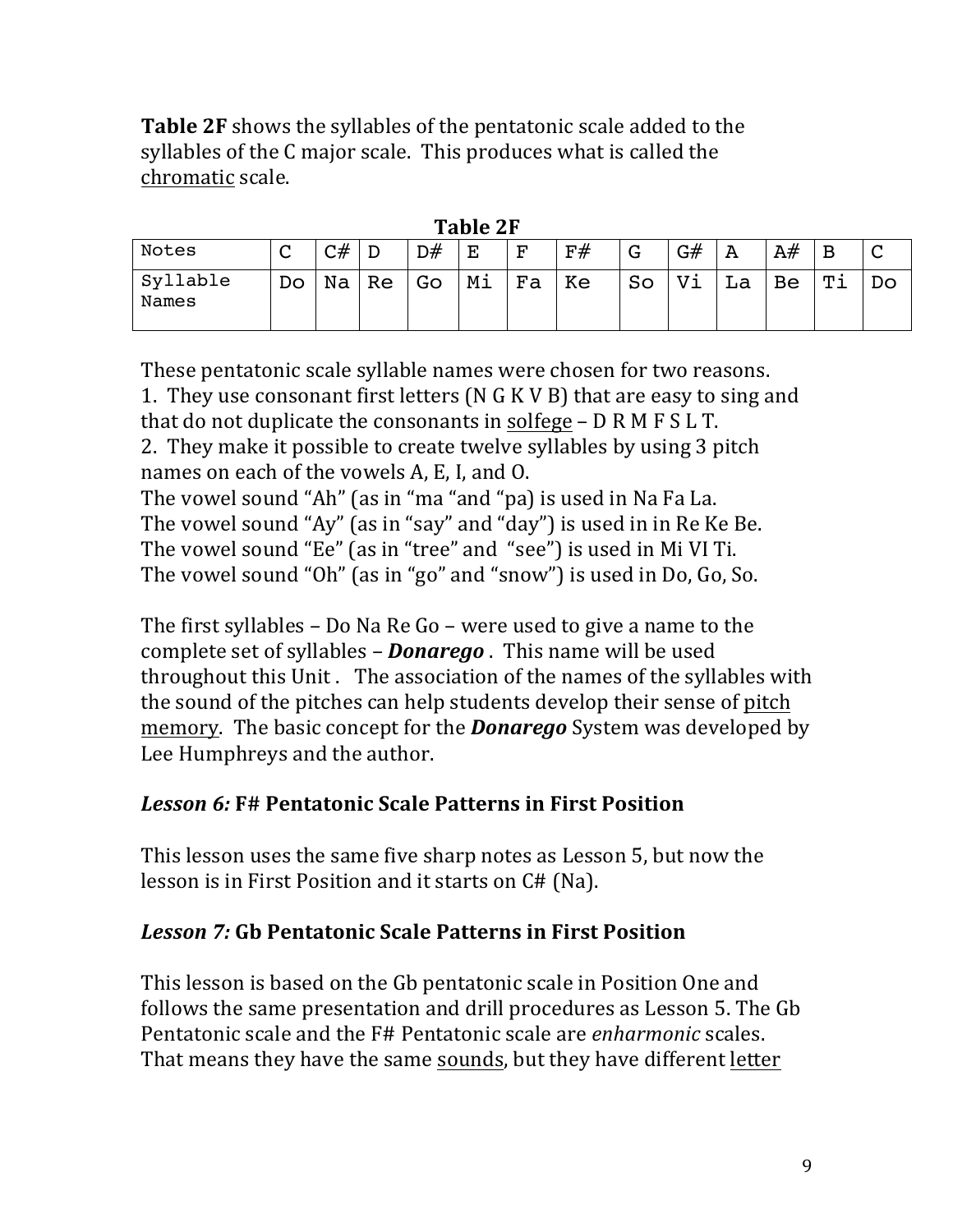name spellings. Notice that the same **Donarego** syllables are used for both the F# and Gb pentatonic scales as shown in Table 2G

| Table 2G       |    |    |    |           |    |    |  |  |
|----------------|----|----|----|-----------|----|----|--|--|
| # Notes        | F# | G# | A# | C#        | D# | F# |  |  |
| Syllables      | Ke |    | Be | <b>Na</b> | և0 | Ke |  |  |
| <b>b</b> Notes | Gb | Ab | Bb | Db        | Eb | Gb |  |  |

**Table 2H** shows the complete set of **Donarego** syllables

| <b>Table 2H</b>                      |               |    |    |    |    |    |    |    |    |    |           |    |    |
|--------------------------------------|---------------|----|----|----|----|----|----|----|----|----|-----------|----|----|
| Natural<br>and Sharp<br><b>Names</b> | $\mathcal{C}$ | C# | D  | D# | E  | F  | F# | G  | G# | A  | A#        | B  |    |
| Syllables                            | Do            | Na | Re | Go | Mi | Fa | Ke | So | Vi | La | Be        | Ti | Do |
| Natural<br>and Flat<br><b>Names</b>  | $\mathsf{C}$  | Db | D  | Eb | E  | F  | Gb | G  | Ab | A  | <b>Bb</b> | B  |    |

There is another system for naming pitches known as Mod12 or (Modulus12). It consists of the numbers  $0$  through 12 that are matched to the pitches of the chromatic scale. Like **Donarego** syllables and pitch names Mod12 numbers apply to pitches regardless of the octave they are in. Table 2I shows Mod12 numbers in comparison to Pitch Names, Donarego syllables and Midi Numbers in a descending octave from C5 to C4 (middle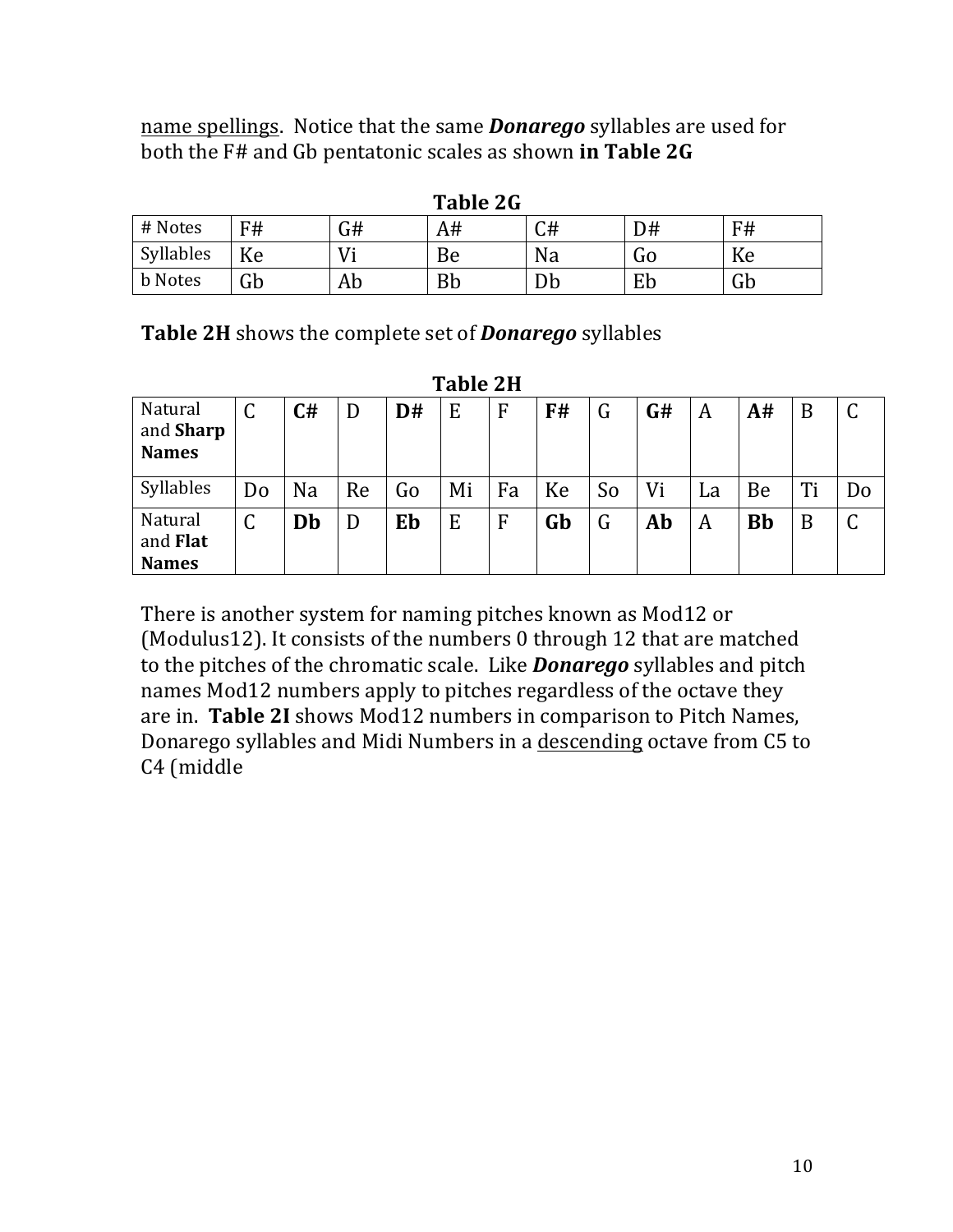| <b>Table 21</b> |              |           |                |  |  |  |  |  |
|-----------------|--------------|-----------|----------------|--|--|--|--|--|
| Mod12           | Pitch        | Donarego  | Midi           |  |  |  |  |  |
| <b>Numbers</b>  | <b>Names</b> | Syllables | <b>Numbers</b> |  |  |  |  |  |
| 0               | C            | <b>DO</b> | 60             |  |  |  |  |  |
| 11              | B            | ΤI        | 59             |  |  |  |  |  |
| 10              | A# Bb        | <b>BE</b> | 58             |  |  |  |  |  |
| 9               | A            | LA        | 57             |  |  |  |  |  |
| 8               | G# Ab        | VI        | 56             |  |  |  |  |  |
| $\overline{7}$  | G            | SO        | 55             |  |  |  |  |  |
| 6               | F#           | <b>KE</b> | 54             |  |  |  |  |  |
| 5               | F            | FA        | 53             |  |  |  |  |  |
| 4               | E            | MI        | 52             |  |  |  |  |  |
| 3               | D# Eb        | GO        | 51             |  |  |  |  |  |
| $\overline{2}$  | D            | <b>RE</b> | 50             |  |  |  |  |  |
| $\mathbf{1}$    | C# Db        | <b>NA</b> | 49             |  |  |  |  |  |
| 0               | C            | DO        | 48             |  |  |  |  |  |

# *Lesson* **7: Gb Pentatonic Scale Patterns in First Position**

This lesson is based on the Gb pentatonic scale in position 6 and follows the same procedures as lessons 5 and 6.

#### *Lesson 8:* **Gb Pentatonic Scale Patterns in Position**

This lesson is based on the Gb pentatonic scale in position 1 and follows the same procedures as lessons 5, 6, and 7.

#### *Lesson 9: Two Octave Scales: Ascending and Descending (Major,* **Pentatonic, and Chromatic)**

This lesson is both a review of Unit 2 and also a look ahead to Unit 3.

Ex. 1 presents the C Major Scale Ascending and Descending Ex. 2 presents the Pentatonic Scale, Ascending and Descending. The scale is presented first in F# Pentatonic and then in Gb Pentatonic. These two scales are enharmonic. They are written differently, but they sound the same.